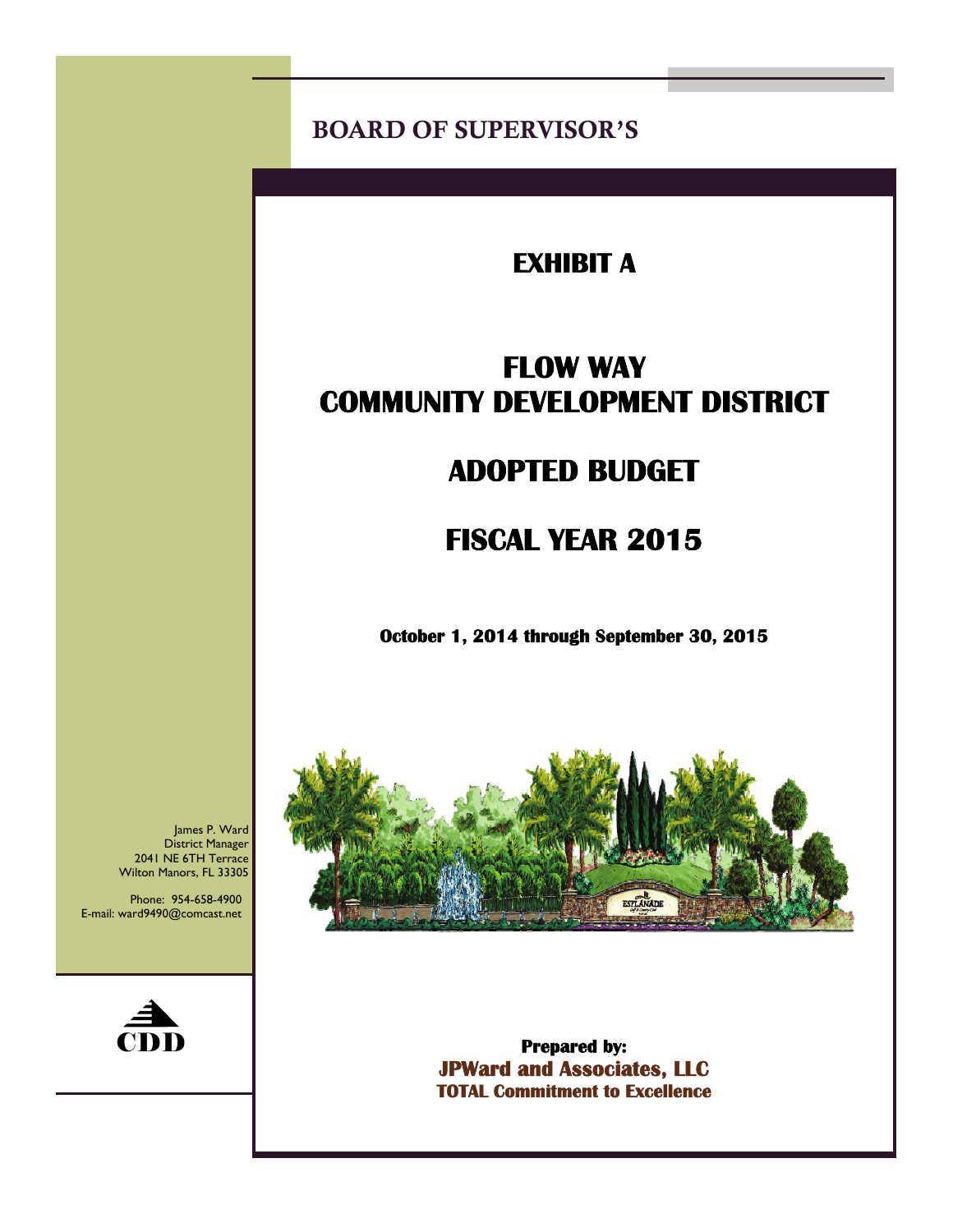

#### **GENERAL FUND**

| <b>Budget</b><br><b>Budget-Fiscal Year 2015</b> | $1 - 2$ |
|-------------------------------------------------|---------|
| <b>Assessment Rate Comparison</b>               |         |
| <b>Budget Comparison</b>                        |         |
| <b>Description of Budgeted items</b>            |         |
| <b>DEBT SERVICE FUND</b>                        |         |
| <b>Series 2013 Bonds</b>                        | $5 - 7$ |
| <b>Budget—Fiscal Year 2015</b>                  |         |
| <b>Budget Comparison</b>                        |         |
| <b>Bond Amortization Schedule</b>               |         |
| <b>CAPITAL PROJECT FUND</b>                     |         |
| <b>Series 20123 Bonds</b>                       |         |
| <b>Budget-Fiscal Year 2015</b>                  | 8       |
| <b>ASSESSMENT COMPARISON</b>                    | 9       |
|                                                 |         |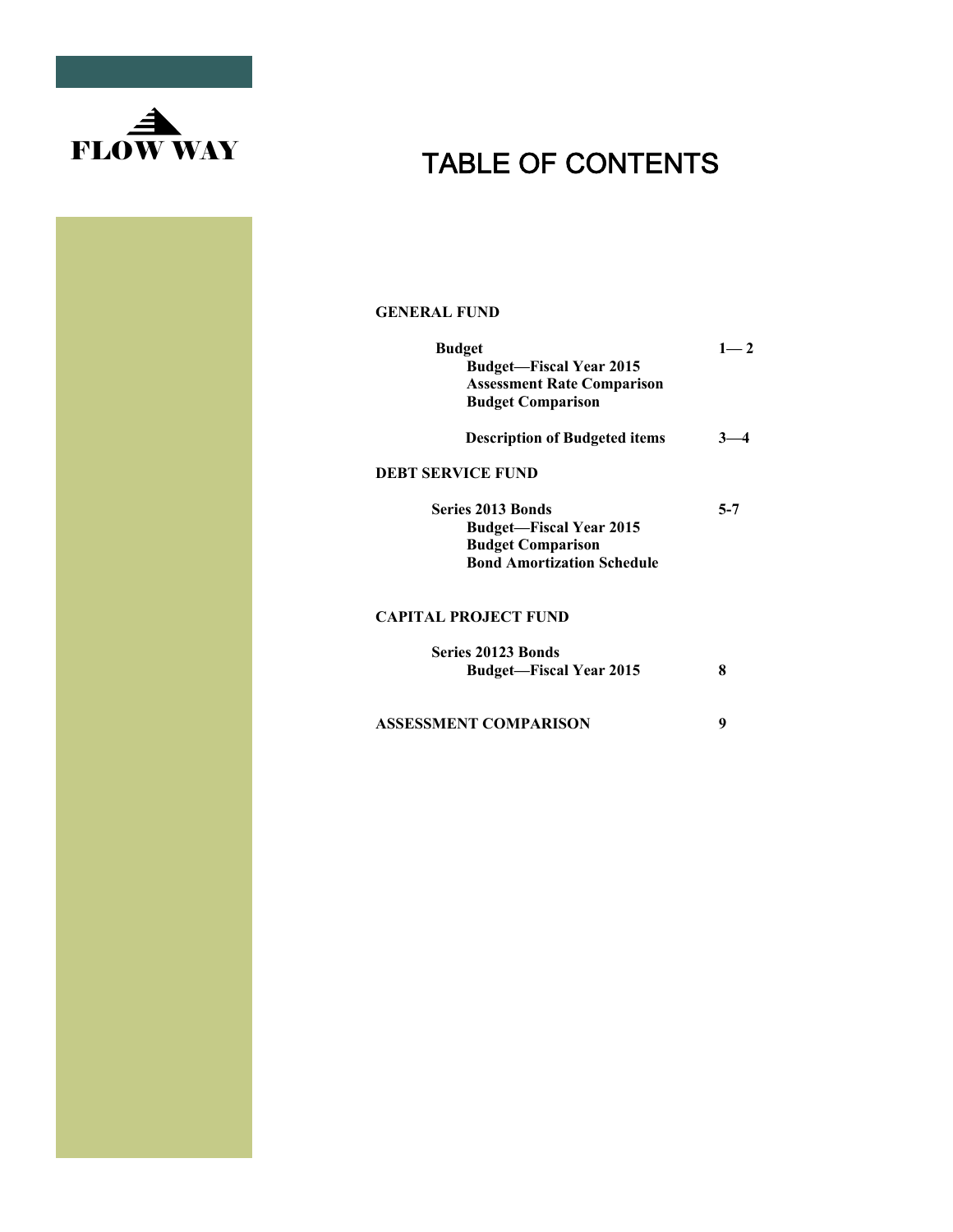## **General Fund ‐ Proposed Budget**

**Fiscal Year 2015**

|                                            |    |                          | Anticipated |                          |    |                              |         |                    |  |  |  |             |
|--------------------------------------------|----|--------------------------|-------------|--------------------------|----|------------------------------|---------|--------------------|--|--|--|-------------|
|                                            |    | <b>Fiscal Year</b>       |             | Actual at                |    | <b>Year End</b>              |         | <b>Fiscal Year</b> |  |  |  |             |
| <b>Description</b>                         |    | 2014 Budget              |             | 03/31/2013               |    |                              |         | 09/30/2013         |  |  |  | 2015 Budget |
| <b>Revenues and Other Sources</b>          |    |                          |             |                          |    |                              |         |                    |  |  |  |             |
| Carryforward                               | \$ |                          |             |                          |    |                              | \$      |                    |  |  |  |             |
| <b>Interest Income - General Account</b>   | \$ |                          |             |                          |    |                              | \$      |                    |  |  |  |             |
| <b>Developer Contribution</b>              |    |                          |             |                          |    |                              |         |                    |  |  |  |             |
| Developer Contribution - Taylor-Morrison   | Ş  | 97,919                   | \$,         | 25,000                   | \$ | 72,373                       | \$      | 100,070            |  |  |  |             |
| <b>Total Revenue &amp; Other Sources</b>   | \$ | 97,919                   | \$          | 25,000                   | \$ | 72,373                       | \$      | 100,070            |  |  |  |             |
|                                            |    |                          |             |                          |    |                              |         |                    |  |  |  |             |
| <b>Appropriations</b>                      |    |                          |             |                          |    |                              |         |                    |  |  |  |             |
| Legislative                                |    |                          |             |                          |    |                              |         |                    |  |  |  |             |
| Board of Supervisor's Fees                 | \$ |                          |             |                          | \$ |                              | \$      |                    |  |  |  |             |
| Board of Supervisor's - FICA               | \$ |                          |             |                          | \$ |                              | \$      |                    |  |  |  |             |
| <b>Executive</b>                           |    |                          |             |                          |    |                              |         |                    |  |  |  |             |
| Professional - Management                  | \$ | 40,000                   | \$          | 20,667                   | \$ | 40,000                       | \$      | 40,000             |  |  |  |             |
| <b>Financial and Administrative</b>        |    |                          |             |                          |    |                              |         |                    |  |  |  |             |
| <b>Audit Services</b>                      | \$ | 6,500                    | \$          |                          | \$ |                              | \$      | 6,500              |  |  |  |             |
| <b>Accounting Services</b>                 | \$ | 8,000                    | \$          | 3,333                    | \$ | 8,000                        | \$      | 8,000              |  |  |  |             |
| Assessment Roll Preparation                | \$ |                          | \$          |                          | \$ |                              | \$      |                    |  |  |  |             |
| Arbitrage Rebate Fees                      | \$ | 1,000                    | \$          |                          | \$ |                              | \$      | 1,000              |  |  |  |             |
| <b>Other Contractual Services</b>          |    |                          |             |                          |    |                              |         |                    |  |  |  |             |
| Recording and Transcription                | \$ |                          | \$          |                          | \$ |                              | \$      |                    |  |  |  |             |
| <b>Legal Advertising</b>                   | \$ | 1,000                    | \$          | 5,328                    | \$ | 7,000                        | \$      | 1,000              |  |  |  |             |
| <b>Trustee Services</b>                    | \$ | 5,500                    | \$          |                          | \$ |                              | \$      | 5,500              |  |  |  |             |
| <b>Dissemination Agent Services</b>        | \$ | 3,000                    | \$          |                          | \$ |                              | \$      | 5,000              |  |  |  |             |
| <b>Property Appraiser Fees</b>             | \$ |                          | \$          |                          | \$ |                              | \$      |                    |  |  |  |             |
| <b>Bank Service Fees</b>                   | \$ | 240                      | \$          | 186                      | \$ | 375                          | \$      | 240                |  |  |  |             |
| <b>Travel and Per Diem</b>                 | \$ |                          |             |                          |    |                              | \$      |                    |  |  |  |             |
| <b>Communications and Freight Services</b> |    |                          |             |                          |    |                              |         |                    |  |  |  |             |
| Telephone                                  | \$ |                          | \$          |                          | \$ |                              | \$      |                    |  |  |  |             |
| Postage, Freight & Messenger               | \$ | 500                      | \$          | 145                      | \$ | 300                          | -\$     | 500                |  |  |  |             |
| <b>Rentals and Leases</b>                  |    |                          |             |                          |    |                              |         |                    |  |  |  |             |
| Miscellaneous Equipment                    | \$ | $\overline{\phantom{a}}$ | \$          |                          | \$ | $\overline{\phantom{a}}$     | \$      |                    |  |  |  |             |
| <b>Computer Services</b>                   | \$ |                          | \$          |                          | \$ | $\overline{\phantom{a}}$     | \$      |                    |  |  |  |             |
| Insurance                                  | \$ | 6,000                    | \$          | 5,923                    | \$ | 5,923                        | $\zeta$ | 6,000              |  |  |  |             |
| <b>Printing and Binding</b>                | \$ | 500                      | \$          | 743                      | \$ | 1,200                        | -\$     | 500                |  |  |  |             |
| <b>Web Site Developmnet</b>                | \$ | 2,400                    | \$          | 229                      | \$ | 2,400                        | -\$     | 2,400              |  |  |  |             |
| <b>Office Supplies</b>                     | \$ | 250                      | \$          |                          | \$ | $\qquad \qquad \blacksquare$ | \$      | 250                |  |  |  |             |
| <b>Subscriptions and Memberships</b>       | \$ | 175                      | \$          | $\overline{\phantom{a}}$ | \$ | 175                          | \$      | 175                |  |  |  |             |
| <b>Legal Services</b>                      |    |                          |             |                          |    |                              |         |                    |  |  |  |             |
| <b>General Counsel</b>                     | \$ | 10,000                   | \$          | $2,888$ \$               |    | 6,000                        | - \$    | 10,000             |  |  |  |             |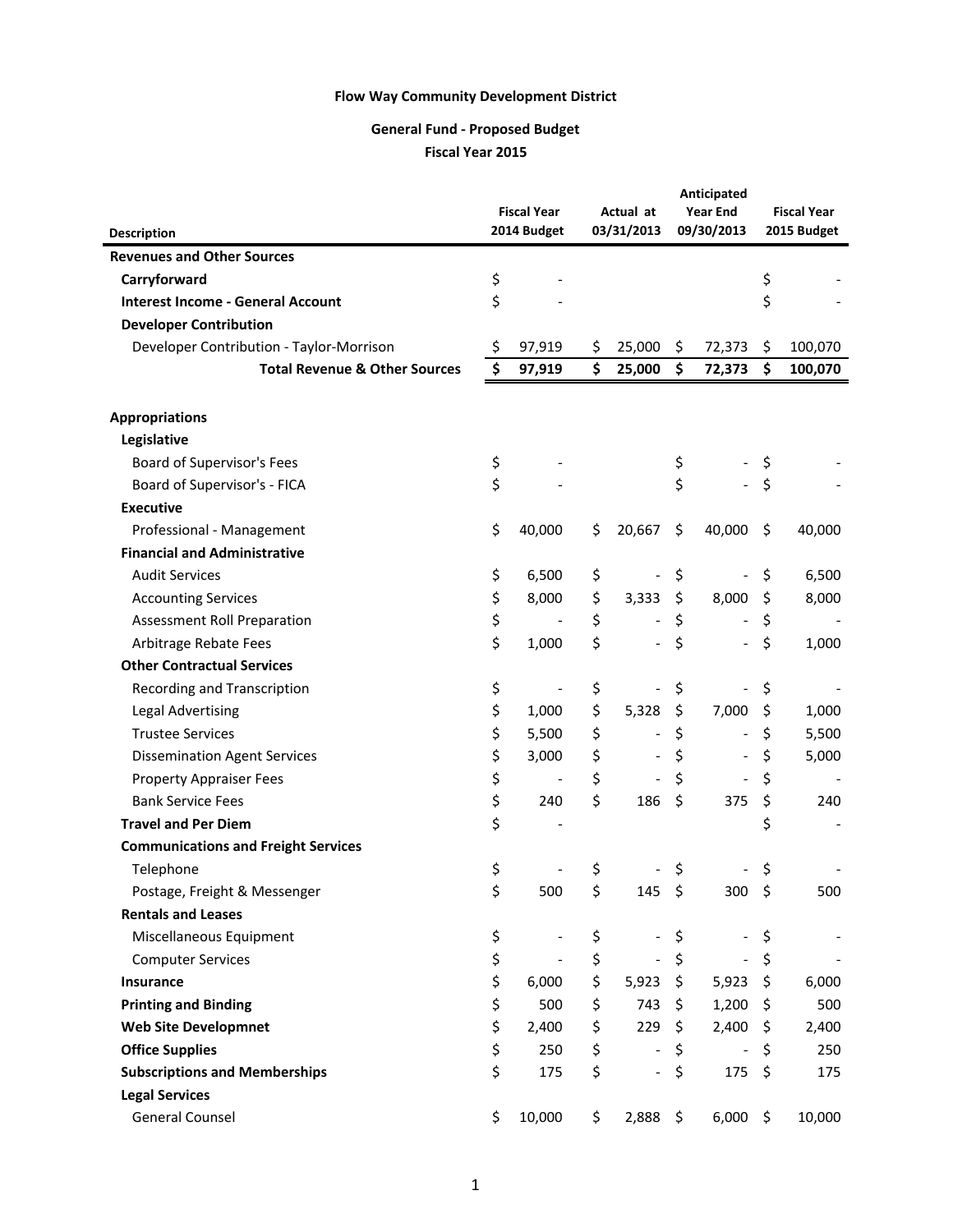#### **General Fund ‐ Proposed Budget**

## **Fiscal Year 2015**

|                                                     |     |                    |     |                          |     | Anticipated              |     |                    |
|-----------------------------------------------------|-----|--------------------|-----|--------------------------|-----|--------------------------|-----|--------------------|
|                                                     |     | <b>Fiscal Year</b> |     | Actual at                |     | Year End                 |     | <b>Fiscal Year</b> |
| <b>Description</b>                                  |     | 2014 Budget        |     | 03/31/2013               |     | 09/30/2013               |     | 2015 Budget        |
| <b>Other General Government Services</b>            |     |                    |     |                          |     |                          |     |                    |
| <b>Engineering Services</b>                         | \$  | 1,000              | \$  | $\sim$                   | \$  | 1,000                    | S   | 1,000              |
| Contingencies                                       | \$  | 5,000              | \$  |                          | \$  | $\overline{\phantom{a}}$ | \$  | 5,000              |
| Capital Outlay                                      | \$  |                    | \$  |                          | \$  | $\sim$                   | \$  |                    |
| <b>Other Fees and Charges</b>                       |     |                    |     |                          |     |                          |     |                    |
| Discounts, Tax Collector Fee and Property Appraiser |     |                    |     |                          |     |                          |     |                    |
| Fee                                                 |     | 6,854              | \$  |                          |     |                          | \$  | 7,005              |
| <b>Total Appropriations</b>                         |     | 97,919             | \$  | 39,441                   | \$  | 72,373                   | \$. | 100,070            |
| Net Increase/(Decrease) in Fund Balance             | \$  |                    | \$  | $\overline{\phantom{0}}$ | \$  | $\overline{\phantom{a}}$ | \$  |                    |
| <b>Fund Balance - Beginning (Unaudited)</b>         |     |                    |     |                          | \$  | $\overline{\phantom{0}}$ |     |                    |
| <b>Fund Balance - Ending (Projected)</b>            |     |                    | \$. |                          | \$. | ۰                        | \$. |                    |
| <b>Assessment Rate:</b>                             | N/A |                    |     |                          |     |                          | S   | 310.78             |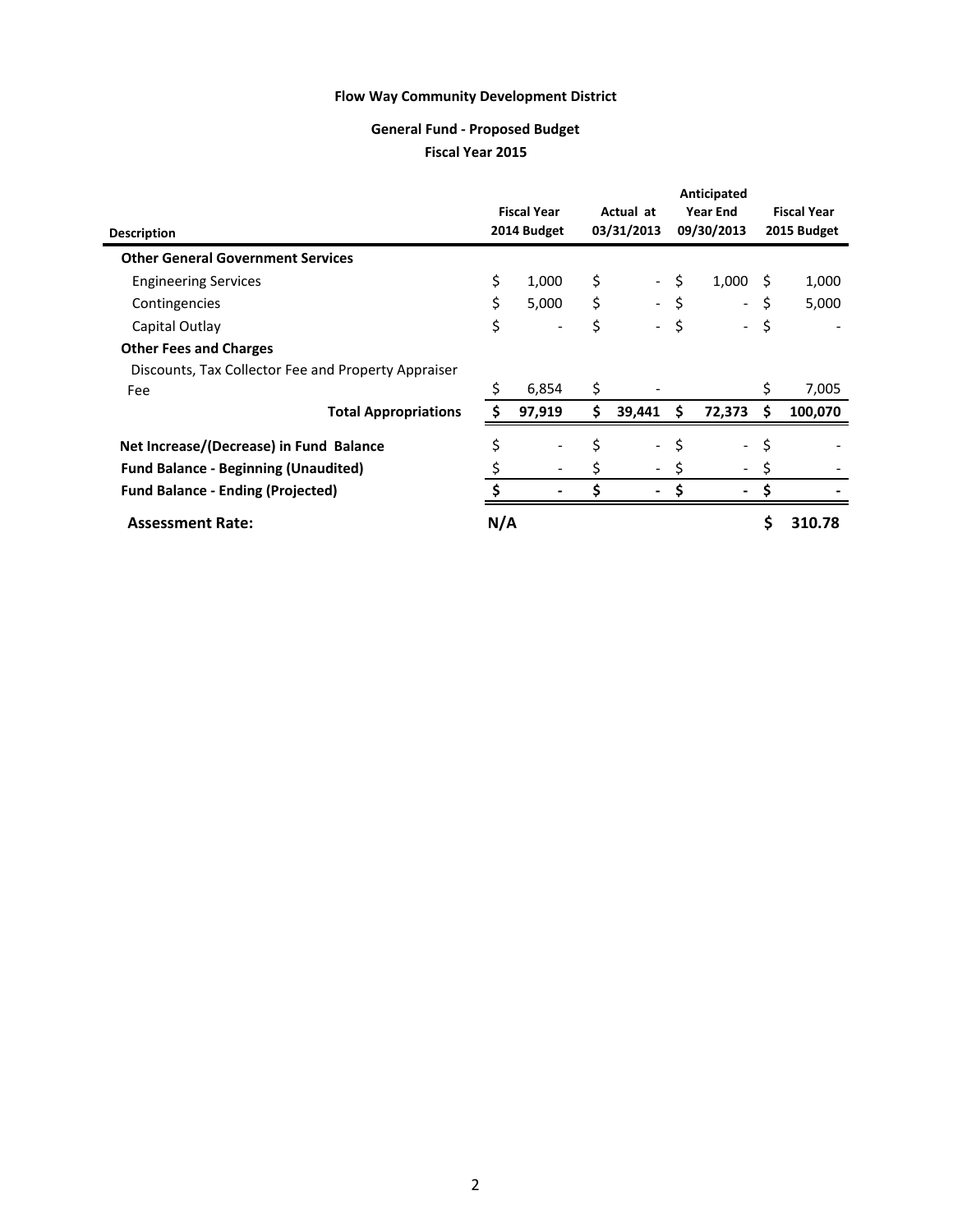# **General Fund ‐ Proposed Budget**

### **Fiscal Year 2015**

#### **Revenues and Other Sources**

| Carryforward                                                                                                                                                                                                                                                                                                                                                                                                                                                                   | \$ |        |
|--------------------------------------------------------------------------------------------------------------------------------------------------------------------------------------------------------------------------------------------------------------------------------------------------------------------------------------------------------------------------------------------------------------------------------------------------------------------------------|----|--------|
| <b>Interest Income - General Account</b>                                                                                                                                                                                                                                                                                                                                                                                                                                       | \$ |        |
| <b>Appropriations</b>                                                                                                                                                                                                                                                                                                                                                                                                                                                          |    |        |
| Legislative                                                                                                                                                                                                                                                                                                                                                                                                                                                                    |    |        |
| Board of Supervisor's Fees                                                                                                                                                                                                                                                                                                                                                                                                                                                     | \$ |        |
| The Board's fees are statutorily set at \$200 for each meeting of the Board of Supervisor's not to<br>exceed \$4,800 for each Fiscal Year. The Budgeted amount reflects that the anticipated meetings for<br>the District. The current Board has waived the statutory authorized fees.                                                                                                                                                                                         |    |        |
| <b>Executive</b>                                                                                                                                                                                                                                                                                                                                                                                                                                                               |    |        |
| Professional - Management                                                                                                                                                                                                                                                                                                                                                                                                                                                      | Ś. | 40,000 |
| The District retains the services of a professional management company - JPWard and Associates,<br>LLC - which specializes in Community Develoment Districts. The firm brings a wealth of knowledge<br>and expertise to Flow Way CDD.<br><b>Financial and Administrative</b>                                                                                                                                                                                                   |    |        |
| <b>Audit Services</b>                                                                                                                                                                                                                                                                                                                                                                                                                                                          | \$ | 6,500  |
| Statutorily required for the District to undertake an independent examination of its books, records<br>and accounting procedures, if it's Revenues or Expenditures reach a certain threshold.                                                                                                                                                                                                                                                                                  |    |        |
| <b>Accounting Services</b>                                                                                                                                                                                                                                                                                                                                                                                                                                                     | \$ | 8,000  |
| For the Maintenance of the District's books and records on a daily basis.                                                                                                                                                                                                                                                                                                                                                                                                      |    |        |
| Assessment Roll Preparation                                                                                                                                                                                                                                                                                                                                                                                                                                                    | \$ |        |
| For the preparation by the Financial Advisor of the Methodology for the General Fund and the<br>Assessment Rolls including transmittal to the Collier County Property Appraiser.                                                                                                                                                                                                                                                                                               |    |        |
| Arbitrage Rebate Fees<br>For requied Federal Compliance - this fee is paid for an in-depth analysis of the District's earnings on<br>all of the funds in trust for the benefit of the Bondholder's to insure that the earnings rate does not<br>exceed the interest rate on the Bond's.                                                                                                                                                                                        | \$ | 1,000  |
| <b>Other Contractual Services</b>                                                                                                                                                                                                                                                                                                                                                                                                                                              | \$ |        |
| <b>Recording and Transcription</b>                                                                                                                                                                                                                                                                                                                                                                                                                                             | \$ |        |
| <b>Legal Advertising</b>                                                                                                                                                                                                                                                                                                                                                                                                                                                       | \$ | 1,000  |
| <b>Trustee Services</b>                                                                                                                                                                                                                                                                                                                                                                                                                                                        | \$ | 5,500  |
| With the issuance of the District's Bonds, the District is required to maintain the accounts<br>established for the Bond Issue with a bank that holds trust powers in the State of Florida. The<br>primary purpose of the trustee is to safeguard the assets of the Bondholder's, to insure the timely<br>payment of the principal and interest due on the Bonds, and to insure the investment of the funds in<br>the trust are made pursuant to the requirments of the trust. |    |        |
| <b>Dissemination Agent Services</b>                                                                                                                                                                                                                                                                                                                                                                                                                                            | \$ | 5,000  |
| With the issuance of the District's Bonds, the District is required to report on a periodic basis the<br>same information that is contained in the Official Statement that was issued for the Bonds. These<br>requirements are pursuant to requirements of the Securities and Exchange Commission and sent to<br>national repositories.                                                                                                                                        |    |        |
| <b>Property Appraiser Fees</b>                                                                                                                                                                                                                                                                                                                                                                                                                                                 | \$ |        |
| <b>Bank Service Fees</b>                                                                                                                                                                                                                                                                                                                                                                                                                                                       | \$ | 240    |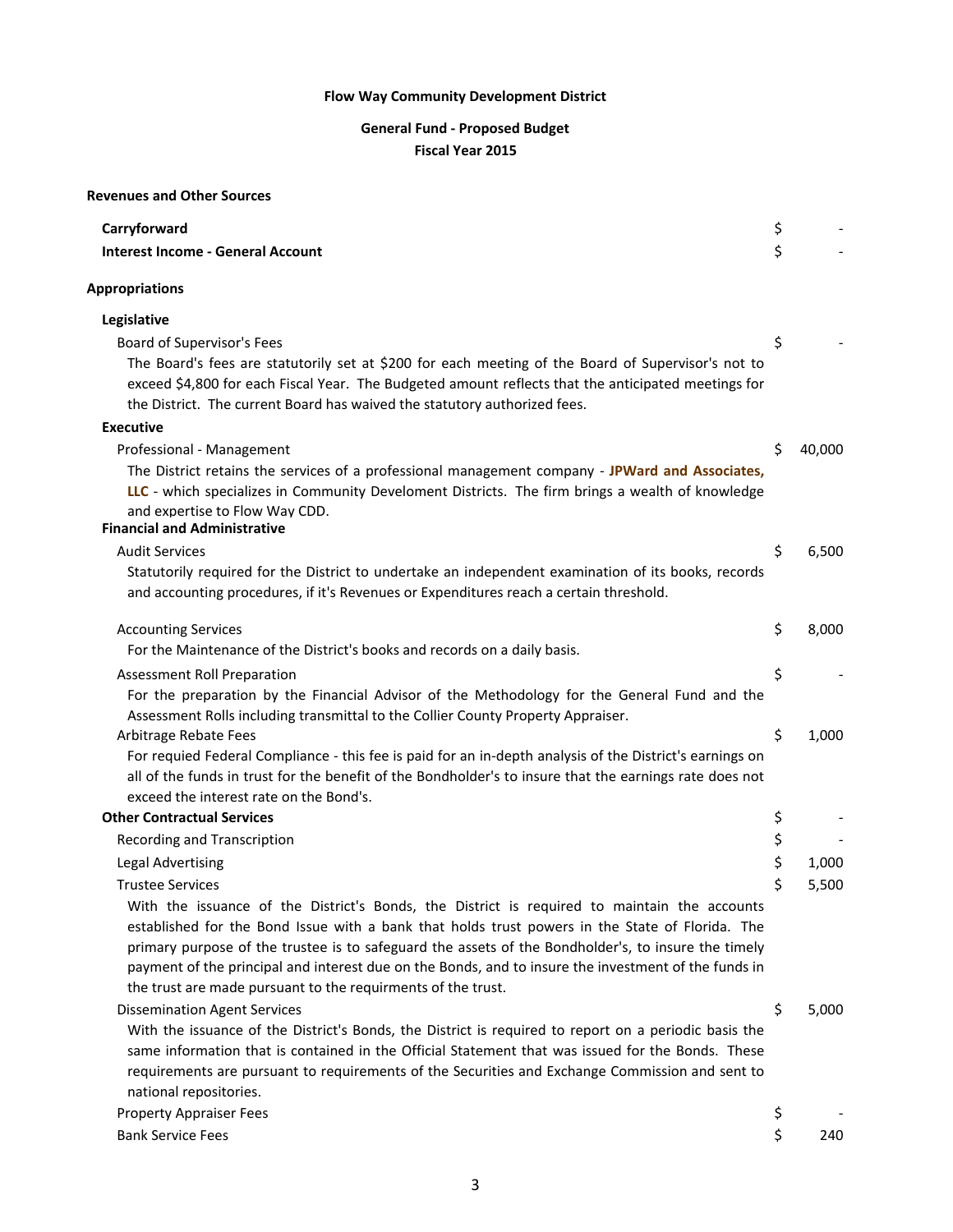## **General Fund ‐ Proposed Budget**

#### **Fiscal Year 2015**

| <b>Travel and Per Diem</b>                                                                                                                                                                                                                                                                                                                       | \$ |        |
|--------------------------------------------------------------------------------------------------------------------------------------------------------------------------------------------------------------------------------------------------------------------------------------------------------------------------------------------------|----|--------|
| <b>Communications and Freight Services</b>                                                                                                                                                                                                                                                                                                       |    |        |
| Telephone                                                                                                                                                                                                                                                                                                                                        | \$ |        |
| Postage, Freight & Messenger                                                                                                                                                                                                                                                                                                                     | \$ | 500    |
| <b>Rentals and Leases</b>                                                                                                                                                                                                                                                                                                                        |    |        |
| Miscellaneous Equipment                                                                                                                                                                                                                                                                                                                          | \$ |        |
| <b>Computer Services</b>                                                                                                                                                                                                                                                                                                                         | \$ |        |
| The District maintains all of it's Public Records, including all of it's programs for accounting and the<br>administration of the District in a secure Category 5 Facility with constant redundency of the system.<br>The fee includes the yearly hardware and annual software licenses to maintain the District's records.                      |    |        |
| <b>Insurance</b>                                                                                                                                                                                                                                                                                                                                 | \$ | 6,000  |
| <b>Printing and Binding</b>                                                                                                                                                                                                                                                                                                                      | \$ | 500    |
| <b>Web Site Development</b>                                                                                                                                                                                                                                                                                                                      | \$ | 2,400  |
| <b>Office Supplies</b>                                                                                                                                                                                                                                                                                                                           | \$ | 250    |
| <b>Subscriptions and Memberships</b>                                                                                                                                                                                                                                                                                                             | \$ | 175    |
| <b>Legal Services</b>                                                                                                                                                                                                                                                                                                                            |    |        |
| <b>General Counsel</b>                                                                                                                                                                                                                                                                                                                           | \$ | 10,000 |
| The District's general council provides on-going legal representation relating to issues such as public<br>finance, public bidding, rulemaking, open meetings, public records, real property dedications,<br>conveyances and contracts. In this capacity, they provide services as "local government lawyers".                                   |    |        |
| <b>Other General Government Services</b>                                                                                                                                                                                                                                                                                                         |    |        |
| <b>Engineering Services</b>                                                                                                                                                                                                                                                                                                                      | Ś  | 1,000  |
| The District's engineering firm provides a broad array of engineering, consulting and construction<br>services, which assists the District in crafting solutions with sustainability for the long term interests<br>of the Community while recognizing the needs of government, the environment and maintenance of<br>the District's facilities. |    |        |
| Contingencies                                                                                                                                                                                                                                                                                                                                    | \$ | 5,000  |
| <b>Other Fees and Charges</b>                                                                                                                                                                                                                                                                                                                    |    |        |
| <b>Discounts and Tax Collector Fees</b><br>4% Discount permitted by Law for early payment and 3% Tax Collector Fee and Property Appraiser<br>Fee                                                                                                                                                                                                 | \$ | 7,005  |
| Total Appropirations: \$ 100,070                                                                                                                                                                                                                                                                                                                 |    |        |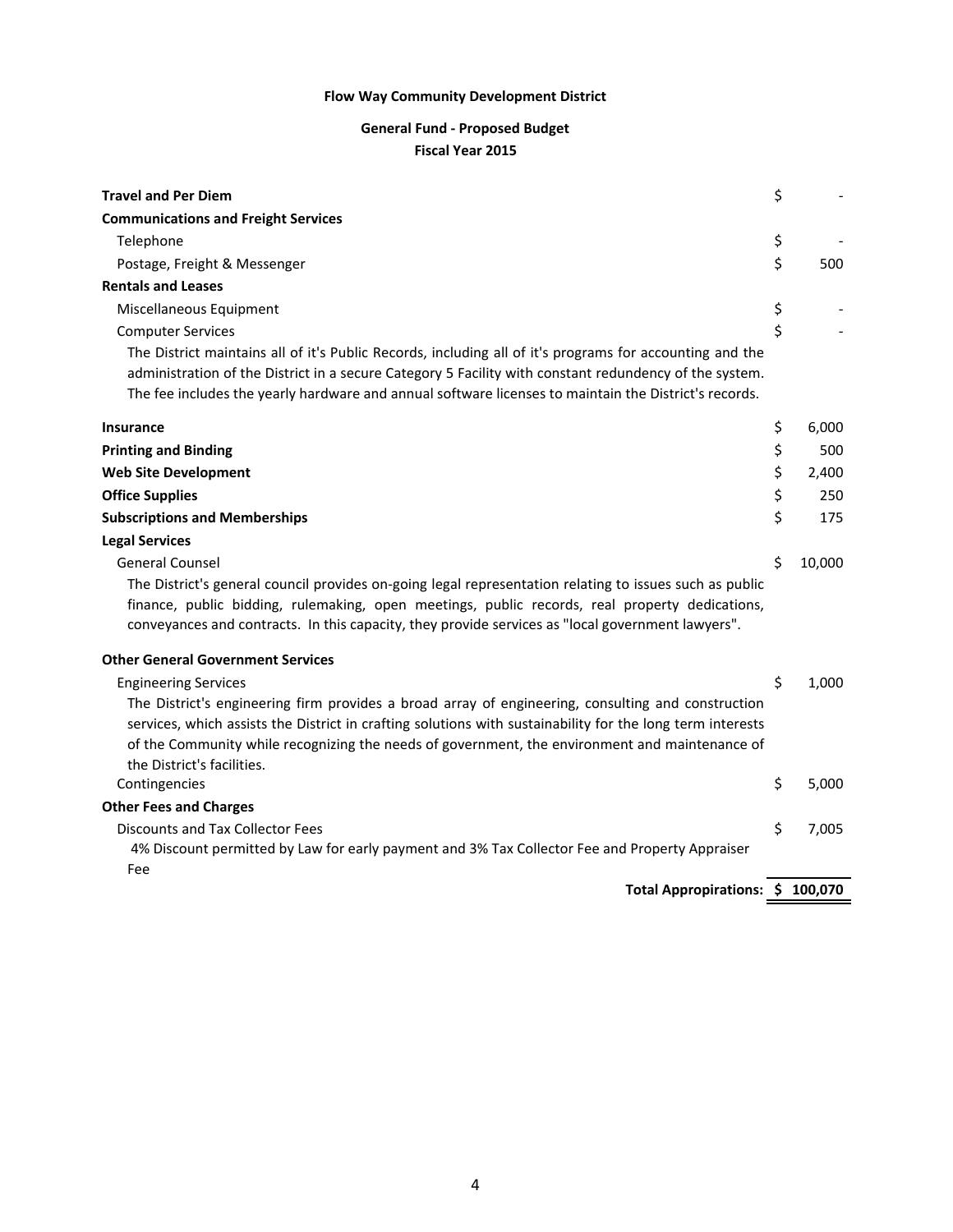#### **Debt Service Fund ‐ Proposed Budget**

**Fiscal Year 2015**

|                                                              |                               | <b>Fiscal Year</b> |    | Actual at                |    | <b>Anticipated Year</b> | <b>Fiscal Year 2015</b> |               |  |
|--------------------------------------------------------------|-------------------------------|--------------------|----|--------------------------|----|-------------------------|-------------------------|---------------|--|
| <b>Description</b>                                           |                               | 2014 Budget        |    | 03/31/2013               |    | End 09/30/2013          |                         | <b>Budget</b> |  |
| <b>Revenues and Other Sources</b>                            |                               |                    |    |                          |    |                         |                         |               |  |
| Carryforward                                                 | \$                            |                    | Ś  |                          | \$ |                         | \$                      | 225,071       |  |
| <b>Interest Income</b>                                       |                               |                    |    |                          |    |                         |                         |               |  |
| Revenue Account                                              | \$                            |                    | \$ |                          | \$ |                         | \$                      |               |  |
| <b>Reserve Account</b>                                       | \$                            |                    | \$ | 12                       | \$ | 24                      | \$                      | 25            |  |
| <b>Interest Account</b>                                      | \$                            |                    | \$ | 9                        | \$ | 20                      | \$                      | 10            |  |
| <b>Special Assessment Revenue</b>                            |                               |                    |    |                          |    |                         |                         |               |  |
| Special Assessment - On-Roll                                 | \$                            |                    | \$ |                          | \$ |                         | \$                      |               |  |
| Special Assessment - Off-Roll                                | \$                            |                    | \$ |                          | \$ |                         | \$                      | 225,019       |  |
| Special Assessment - Prepayment                              | \$                            |                    | \$ |                          | \$ |                         | \$                      |               |  |
| <b>Debt Proceeds</b>                                         |                               |                    |    |                          |    |                         |                         |               |  |
| Series 2013 Issuance Proceeds                                | \$                            |                    | \$ | 937,861                  | \$ | 937,861                 | \$                      |               |  |
| <b>Total Revenue &amp; Other Sources</b>                     | $\ddot{\bm{\zeta}}$           |                    | Ś  | 937,881                  | Ś  | 937,905                 | \$                      | 450,125       |  |
| <b>Expenditures and Other Uses</b><br><b>Debt Service</b>    |                               |                    |    |                          |    |                         |                         |               |  |
| <b>Principal Debt Service - Mandatory</b>                    |                               |                    |    |                          |    |                         |                         |               |  |
| Series A Bonds                                               | \$                            |                    | \$ |                          | \$ |                         | \$                      |               |  |
| <b>Principal Debt Service - Early Redemptions</b>            |                               |                    |    |                          |    |                         |                         |               |  |
| Series A Bonds                                               | \$                            |                    | \$ |                          | \$ |                         | \$                      |               |  |
| <b>Interest Expense</b>                                      |                               |                    |    |                          |    |                         |                         |               |  |
| Series A Bonds                                               | \$                            |                    | \$ |                          | \$ | 173,798                 | \$                      | 450,125       |  |
| <b>Other Fees and Charges</b>                                |                               |                    |    |                          |    |                         |                         |               |  |
| Discounts for Early Payment                                  | \$                            |                    | \$ |                          | \$ |                         | \$                      |               |  |
| <b>Total Expenditures and Other Uses</b>                     | $\overline{\boldsymbol{\xi}}$ |                    | \$ | $\overline{\phantom{a}}$ | \$ | 173,798                 | \$                      | 450,125       |  |
|                                                              |                               |                    |    |                          |    |                         |                         |               |  |
| Net Increase/(Decrease) in Fund Balance                      |                               |                    | \$ | 937,881                  | \$ | 764,107                 | \$                      |               |  |
| <b>Fund Balance - Beginning</b>                              | \$                            |                    | \$ |                          | \$ |                         | \$                      | 764,107       |  |
| <b>Fund Balance - Ending</b>                                 | \$                            |                    | \$ | 937,881                  | \$ | 764,107                 | \$                      | 764,107       |  |
| <b>Restricted Fund Balance:</b>                              |                               |                    |    |                          |    |                         |                         |               |  |
| Reserve Account Requirement                                  |                               |                    |    |                          | \$ | 539,012                 |                         |               |  |
| Restricted for November 1, 2015 Principal & Interest Payment |                               |                    |    |                          | \$ |                         |                         |               |  |
| <b>Total - Restricted Fund Balance:</b>                      |                               |                    |    |                          | \$ | 539,012                 |                         |               |  |

Carryforward: A negative number indicates that the CDD is adding cash to Fund Balance in order to fund the November 1, 2015 Debt Service

|                    |        |              | <b>Assessment Comparison</b> |   |                    |
|--------------------|--------|--------------|------------------------------|---|--------------------|
|                    |        | Number of    | <b>Fiscal Year</b>           |   | <b>Fiscal Year</b> |
| <b>Description</b> |        | <b>Units</b> | 2014                         |   | 2015               |
| Single Family 52'  |        | 69           |                              |   | 479.71             |
| Single Family 57'  |        | 41           | $\overline{\phantom{0}}$     |   | 634.99             |
| Single Family 62'  |        | 54           | ٠                            |   | 857.16             |
| Single Family 76'  |        | 62           | $\overline{\phantom{0}}$     | Ś | 1,281.16           |
| Multi-Family       |        | 96           | ۰                            |   | 418.16             |
|                    | Total: | 322          | N/A                          |   | N/A                |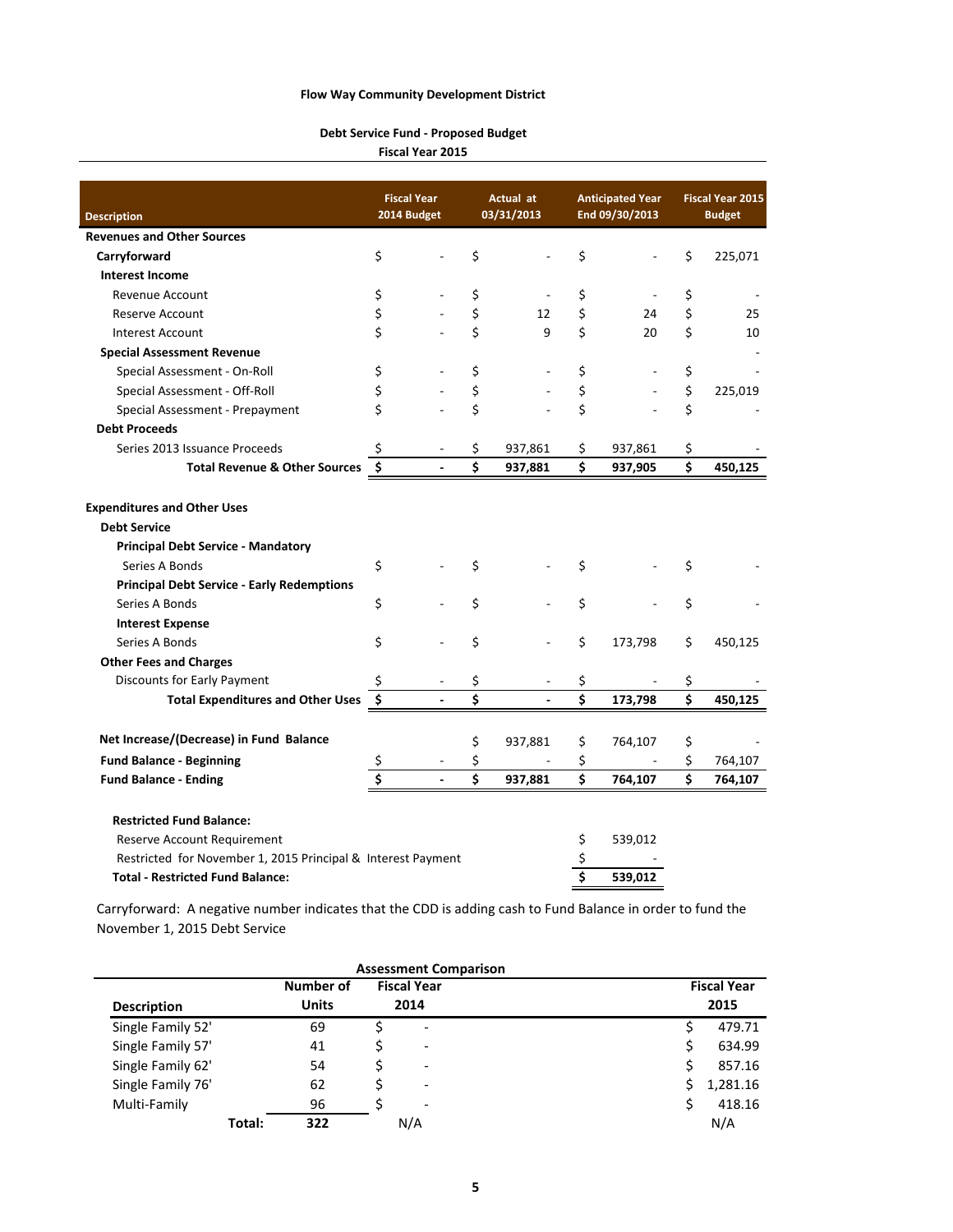## **Debt Service Fund ‐ Proposed Budget**

|                                     |                          |                  | Coupon |             |                          | <b>Annual Debt</b> |                |  |
|-------------------------------------|--------------------------|------------------|--------|-------------|--------------------------|--------------------|----------------|--|
| <b>Description</b>                  |                          | <b>Principal</b> | Rate   |             | <b>Interest</b>          |                    | <b>Service</b> |  |
|                                     |                          |                  |        |             |                          |                    |                |  |
| Principal Balance - October 1, 2014 | \$                       | 7,050,000        | 6.00%  |             |                          |                    |                |  |
| 11/1/2014                           |                          |                  |        | \$          | 225,062.50               |                    |                |  |
| 5/1/2015                            |                          |                  |        | \$          | 225,062.50               | \$                 | 450,125        |  |
| 11/1/2015                           | \$                       | 85,000           | 6.00%  | \$          | 225,062.50               |                    |                |  |
| 5/1/2016                            |                          |                  |        | \$          | 222,512.50               | \$                 | 532,575        |  |
| 11/1/2016                           | \$                       | 90,000           | 6.00%  | \$          | 222,512.50               |                    |                |  |
| 5/1/2017                            |                          |                  |        | \$          | 219,812.50               | \$                 | 532,325        |  |
| 11/1/2017                           | \$                       | 95,000           | 6.00%  | \$          | 219,812.50               |                    |                |  |
| 5/1/2018                            |                          |                  |        | \$          | 216,962.50               | \$                 | 531,775        |  |
| 11/1/2018                           | \$                       | 105,000          | 6.00%  | \$          | 216,962.50               |                    |                |  |
| 5/1/2019                            |                          |                  |        | \$          | 213,812.50               | \$                 | 535,775        |  |
| 11/1/2019                           | \$                       | 110,000          | 6.00%  | \$          | 213,812.50               |                    |                |  |
| 5/1/2020                            |                          |                  |        | \$          | 210,512.50               | \$                 | 534,325        |  |
| 11/1/2020                           | \$                       | 115,000          | 6.00%  | \$          | 210,512.50               |                    |                |  |
| 5/1/2021                            |                          |                  |        | \$          | 207,062.50               | \$                 | 532,575        |  |
| 11/1/2021                           | \$                       | 120,000          | 6.00%  | \$          | 207,062.50               |                    |                |  |
| 5/1/2022                            |                          |                  |        | \$          | 203,462.50               | \$                 | 530,525        |  |
| 11/1/2022                           | \$                       | 130,000          | 6.00%  | \$          | 203,462.50               |                    |                |  |
| 5/1/2023                            |                          |                  |        | \$          | 199,562.50               | \$                 | 533,025        |  |
| 11/1/2023                           | \$                       | 135,000          | 6.00%  | \$          | 199,562.50               |                    |                |  |
| 5/1/2024                            |                          |                  |        | \$          | 195,512.50               | \$                 | 530,075        |  |
| 11/1/2024                           | \$                       | 145,000          | 6.00%  | \$          | 195,512.50               |                    |                |  |
| 5/1/2025                            |                          |                  |        | \$          | 191,162.50               | \$                 | 531,675        |  |
| 11/1/2025                           | \$                       | 155,000          | 6.00%  | \$          | 191,162.50               |                    |                |  |
| 5/1/2026                            |                          |                  |        | \$          | 186,512.50               | \$                 | 532,675        |  |
| 11/1/2026                           | \$                       | 165,000          | 6.00%  | \$          | 186,512.50               |                    |                |  |
| 5/1/2027                            |                          |                  |        | \$<br>\$    | 181,562.50               | \$                 | 533,075        |  |
| 11/1/2027                           | \$                       | 175,000          | 6.00%  |             | 181,562.50               |                    |                |  |
| 5/1/2028                            |                          |                  |        | $rac{5}{5}$ | 176,312.50               | \$                 | 532,875        |  |
| 11/1/2028                           | $\overline{\xi}$         | 185,000          | 6.50%  |             | 176,312.50               |                    |                |  |
| 5/1/2029                            |                          |                  |        | \$          | 170,300.00               | \$                 | 531,613        |  |
| 11/1/2029                           | \$                       | 195,000          | 6.50%  | \$          | 170,300.00               |                    |                |  |
| 5/1/2030                            |                          |                  |        | \$          | 163,962.50               | \$                 | 529,263        |  |
| 11/1/2030                           | \$                       | 210,000          | 6.50%  | \$          | 163,962.50               |                    |                |  |
| 5/1/2031                            | \$                       |                  |        | \$          | 157,137.50               | \$                 | 531,100        |  |
| 11/1/2031                           |                          | 220,000          | 6.50%  | \$          | 157,137.50               |                    |                |  |
| 5/1/2032                            | \$                       |                  |        | \$          | 149,987.50               | \$                 | 527,125        |  |
| 11/1/2032                           |                          | 235,000          | 6.50%  | \$          | 149,987.50               |                    |                |  |
| 5/1/2033                            | \$                       | 250,000          | 6.50%  | $rac{5}{5}$ | 142,350.00               | \$                 | 527,338        |  |
| 11/1/2033                           |                          |                  |        |             | 142,350.00               |                    |                |  |
| 5/1/2034<br>11/1/2034               | \$                       | 270,000          | 6.50%  | $rac{5}{5}$ | 134,225.00<br>134,225.00 | \$                 | 526,575        |  |
| 5/1/2035                            |                          |                  |        |             | 125,450.00               |                    |                |  |
| 11/1/2035                           | \$                       | 285,000          | 6.50%  | \$<br>\$    | 125,450.00               | \$                 | 529,675        |  |
| 5/1/2036                            |                          |                  |        | \$          | 116,187.50               | \$                 | 526,638        |  |
| 11/1/2036                           | $\overline{\mathcal{L}}$ | 305,000          | 6.50%  | \$          | 116,187.50               |                    |                |  |
|                                     |                          |                  |        |             |                          |                    |                |  |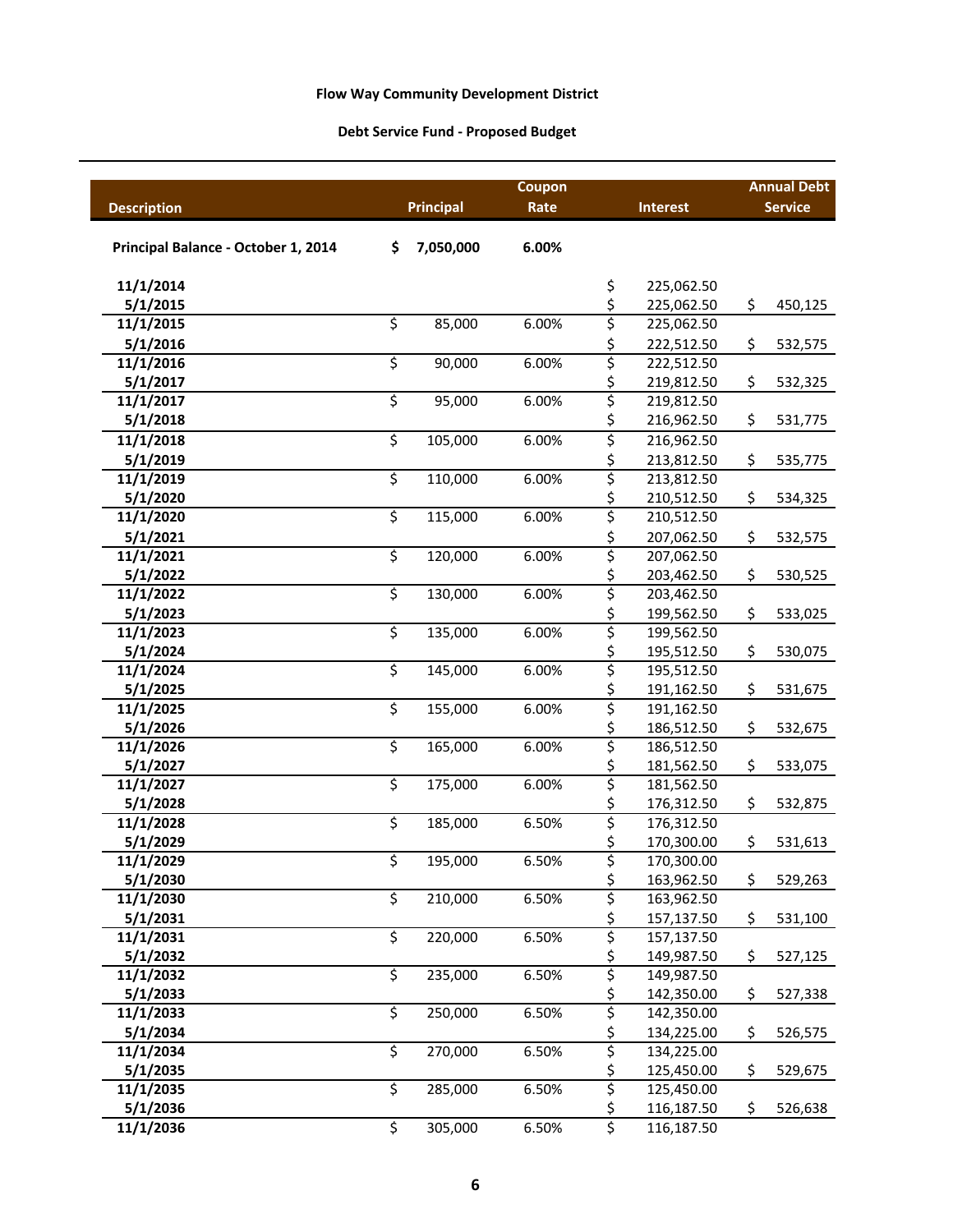## **Debt Service Fund ‐ Proposed Budget**

|                    |                  | Coupon |                 |            |    | <b>Annual Debt</b> |  |                |
|--------------------|------------------|--------|-----------------|------------|----|--------------------|--|----------------|
| <b>Description</b> | <b>Principal</b> | Rate   | <b>Interest</b> |            |    |                    |  | <b>Service</b> |
| 5/1/2037           |                  |        | \$              | 106,275.00 | Ś. | 527,463            |  |                |
| 11/1/2037          | \$<br>325,000    | 6.50%  | \$              | 106,275.00 |    |                    |  |                |
| 5/1/2038           |                  |        | Ş               | 95,712.50  | \$ | 526,988            |  |                |
| 11/1/2038          | \$<br>345,000    | 6.50%  | \$              | 95,712.50  |    |                    |  |                |
| 5/1/2039           |                  |        | Ş               | 84,500.00  | \$ | 525,213            |  |                |
| 11/1/2039          | \$<br>370,000    | 6.50%  | \$              | 84,500.00  |    |                    |  |                |
| 5/1/2040           |                  |        | \$              | 72,475.00  | \$ | 526,975            |  |                |
| 11/1/2040          | \$<br>390,000    | 6.50%  | \$              | 72,475.00  |    |                    |  |                |
| 5/1/2041           |                  |        | \$              | 59,800.00  | \$ | 522,275            |  |                |
| 11/1/2041          | \$<br>415,000    | 6.50%  | \$              | 59,800.00  |    |                    |  |                |
| 5/1/2042           |                  |        | \$              | 46,312.50  | \$ | 521,113            |  |                |
| 11/1/2042          | \$<br>445,000    | 6.50%  | \$              | 46,312.50  |    |                    |  |                |
| 5/1/2043           |                  |        | Ş               | 31,850.00  | \$ | 523,163            |  |                |
| 11/1/2043          | \$<br>475,000    | 6.50%  | \$              | 31,850.00  |    |                    |  |                |
| 5/1/2044           |                  |        | \$              | 16,412.50  | \$ | 523,263            |  |                |
| 11/1/2044          | \$<br>505,000    | 6.50%  | \$              | 16,412.50  |    |                    |  |                |
|                    |                  |        |                 |            |    |                    |  |                |

**Principal Balance ‐ September 30, 2015 7,050,000 \$**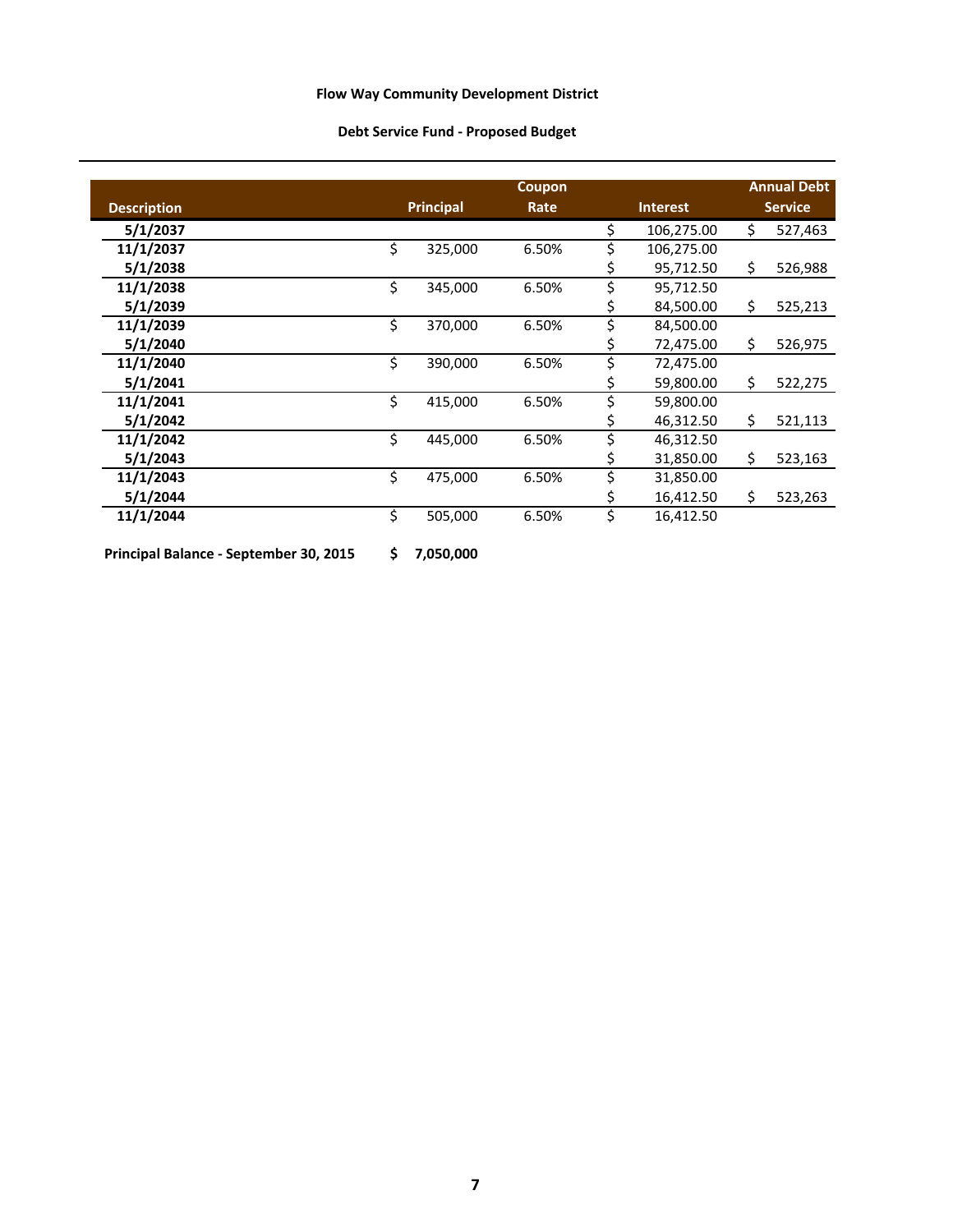#### **Capital Projects Fund ‐ Proposed Budget Fiscal Year 2015**

| <b>Description</b>                                                                 | <b>Fiscal Year</b><br>2014 Budget |   | Actual at<br>03/31/2013 | <b>Anticipated</b><br><b>Year End</b><br>09/30/2013 | <b>Fiscal Year</b><br>2015 Budget |
|------------------------------------------------------------------------------------|-----------------------------------|---|-------------------------|-----------------------------------------------------|-----------------------------------|
| <b>Revenues and Other Sources</b>                                                  |                                   |   |                         |                                                     |                                   |
| Carryforward                                                                       |                                   |   |                         |                                                     |                                   |
| <b>Interest Income</b>                                                             |                                   |   |                         |                                                     |                                   |
| <b>Operating Transfers In</b>                                                      |                                   |   |                         |                                                     |                                   |
| <b>Debt Proceeds</b>                                                               |                                   |   | 6,112,139               | \$<br>6,112,139                                     |                                   |
| <b>Total Revenue &amp; Other Sources</b>                                           |                                   |   | 6,112,140               | \$<br>6,112,141                                     |                                   |
| <b>Expenditures and Other Uses</b><br><b>Flood Control - Stormwater Management</b> |                                   |   |                         |                                                     |                                   |
| Costs of Issuance                                                                  |                                   |   | 337,672                 | 337,672                                             |                                   |
| Legal Services                                                                     |                                   |   |                         |                                                     |                                   |
| Capital Outlay                                                                     |                                   |   | 5,720,639               | \$<br>5,774,469                                     |                                   |
| <b>Total Expenditures and Other Uses</b>                                           |                                   | Ś | 6,058,311               | \$<br>6,112,141                                     |                                   |
| Net Increase/(Decrease) in Fund<br><b>Fund Balance - Beginning</b>                 |                                   |   | 53,829                  | (0)                                                 |                                   |
| <b>Fund Balance - Ending (Projected)</b>                                           | \$                                |   | 53,829                  | \$<br>(0)                                           |                                   |